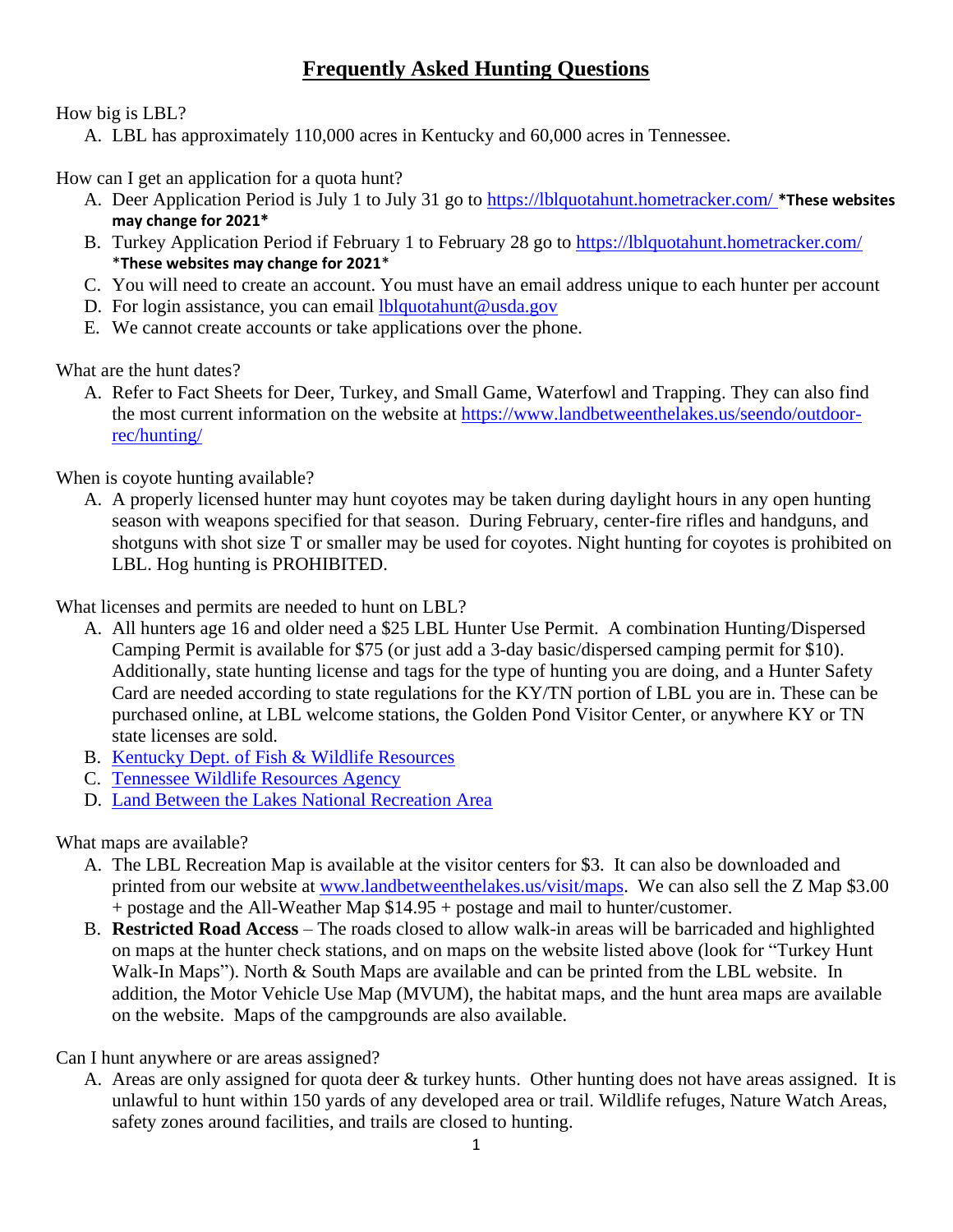How do we know hunt zone boundaries?

A. Check the Recreation Map or the Hunt Areas maps on the LBL website [landbetweenthelakes.us/visit/maps/.](https://www.landbetweenthelakes.us/visit/maps/) Most of the areas are bounded by roads.

Do I need a hunter safety card?

A. In Kentucky, anyone born on or after Jan 1, 1975 and in Tennessee, anyone born on or after Jan 1, 1969 must possess a hunter safety card while hunting, unless the person is exempted by state regulations. Children age 12 & up in KY and age 10 & up in TN are required to have one. They can get the regulations at [Kentucky Dept. of Fish & Wildlife Resources](https://fw.ky.gov/Pages/default.aspx) or [Tennessee Wildlife Resources Agency](https://www.tn.gov/twra)

My child is too young to take the hunter education class. What is needed?

A. There is a list of safety instructions on our website [\(https://www.landbetweenthelakes.us/seendo/outdoor](https://www.landbetweenthelakes.us/seendo/outdoor-rec/hunting/)[rec/hunting/\)](https://www.landbetweenthelakes.us/seendo/outdoor-rec/hunting/). Look for "*LBL Youth Hunter Safety Instructions*." For those youth who are not required to have a hunter safety card, print off the page, go over the items with the youth, and sign the page signifying that you have reviewed the items with the youth. The adult accompanying the youth should carry the signed paper with the youth while hunting.

Can I hunt both KY and TN?

A. You have to have the state licenses for the state where you are hunting. You can hunt in both states if you have licenses in both states. The LBL Hunter Use Permit is valid in both states. For deer hunting, only one antlered deer can be taken in LBL even if you are hunting both states. The Quota Hunt Application System will not allow a hunter to apply in both states for the quota hunt.

Where can I camp? Do I need reservations? What is the cost?

A. Camping is available at campgrounds and camping areas. Reservations can be made for our larger developed campgrounds and camping is also available on a first-come, first-served basis also. Check out more info on our website at [www.landbetweenthelakes.us/seendo/camping](http://www.landbetweenthelakes.us/seendo/camping)

Do you have cabins available?

Camping primitive cabins are available at Energy Lake Campground and Hillman Ferry Campground March 1- November 30 and at Piney Campground and Wranglers Campground year-round. (See *Rates and Hours brochure* for a description of cabin contents at <https://www.landbetweenthelakes.us/visit/rates-hours/>.)

Where can I backcountry camp? Who needs a permit?

A. Backcountry camping is permitted anywhere in LBL except in the Nature Watch Demonstration Area, Brandon Spring Group Center, fee campgrounds, cemeteries, picnic areas, and within 200 yards of US Hwy 68/80, The Trace, Silver Trail Road, Mulberry Flat Road, and Fort Henry Road. Anyone age 18 or older needs a backcountry/dispersed camping permit, or combination Hunter Use/Dispersed Permit**.**

What is the current wild hog situation on LBL?

A. Hogs have been confirmed in Land Between the Lakes. We are working with USDA APHIS and state wildlife agencies to eradicate wild hogs on LBL. As hunting them can disrupt this, hog hunting is **prohibited.**

What licenses and permits are needed to fish on LBL?

A. All that is needed is the required state fishing license.

Can I hunt deer from a boat?

A. State regulations limit what species and how those wildlife species can be hunted from a boat, so check current state regulations for the species you are hunting. Generally, it is not legal to hunt from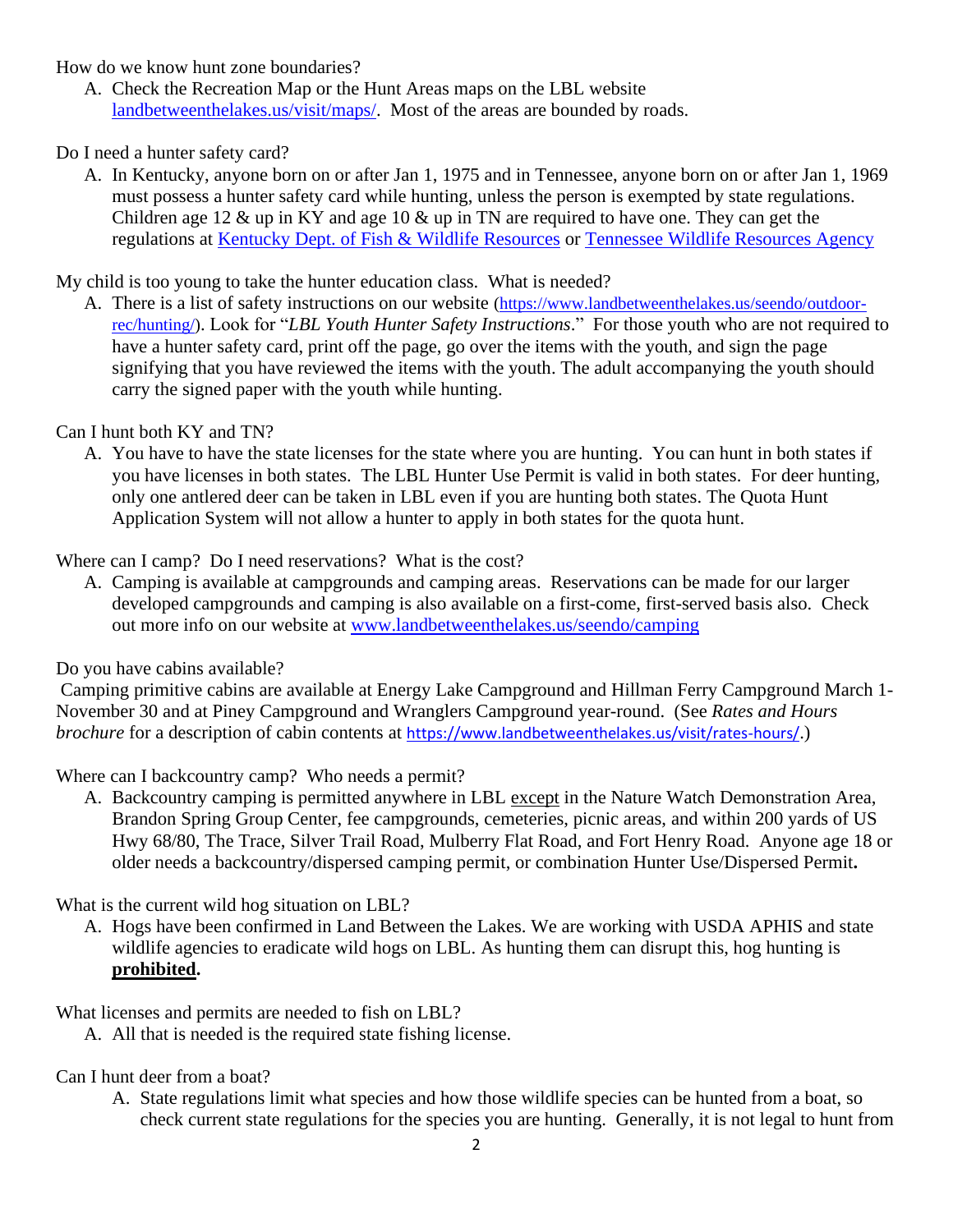a boat under motorized power (neither electric or fuel powered engines). TVA and the Corps of Engineers also likely have legal limitations on firing a weapon from the lake surface, which are their legal jurisdictions. Hunters that plan to hunt on LBL but want to access the land using a boat is legal. Note that any deer carcass harvested must not cross a state line when transporting it back to the dock or boat ramp.

How are LBL and NWTF connected?

A. LBL has a stewardship agreement with the NWTF. They help us with forest and open land management for wildlife.

Will there be any prescribed burns this year  $\&$  if so, how will it affect hunting?

A. Yes, there are prescribed burns planned for this upcoming year, weather permitting. They will blacken an area for a short time but in the long run, will help to stimulate and improve wildlife habitat. Check LBL's website [\(www.landbetweenthelakes.us/stewardship/fire](file:///C:/Users/bcaraker/AppData/Local/Box/Box%20Edit/Documents/mSLOhOJIXkOLu8XyM06iQw==/www.landbetweenthelakes.us/stewardship/fire) or [www.landbetweenthelakes.us/alerts](file:///C:/Users/bcaraker/AppData/Local/Box/Box%20Edit/Documents/mSLOhOJIXkOLu8XyM06iQw==/www.landbetweenthelakes.us/alerts-notices)[notices\)](file:///C:/Users/bcaraker/AppData/Local/Box/Box%20Edit/Documents/mSLOhOJIXkOLu8XyM06iQw==/www.landbetweenthelakes.us/alerts-notices) for additional burn information, including location and estimated timing.

Can I hunt fallow deer?

A. Even though the state of Kentucky may say you can hunt fallow deer elsewhere in the state, they cannot be hunted on LBL.

Is there a place just for a disabled hunter to use?

A. No, but you can hunt within Turkey Bay OHV area, but you cannot hunt within 150 yards of any trail and cannot have a loaded weapon on a vehicle, and the area only allows archery hunting for deer. You cannot take a motorized vehicle off of a legal road (or trail at Turkey Bay) either.

Can I drive out into a field to get to my stand?

A. No, you cannot drive or park more than one vehicle length off of a legal road.

Can I ride my ATV out to my stand so I can use it to carry out my deer?

A. No, Turkey Bay Off-Highway Vehicle (OHV) Area is the only designated area for UTV/ATV's. Ifz archery hunting at Turkey Bay, you cannot take a motorized vehicle off of a legal road or trail.

Is there a discount on the LBL Hunting permit for seniors or disabled?

A. Unfortunately, there is not.

Can a hunter with a concealed carry permit carry a gun that is not for hunting purposes?

A. Any weapon carried while hunting must be limited to those legal for hunting the game pursued according to state regulations. If the weapon being carried for self-defense is legal for hunting a game animal that is in season and that the hunter is licensed to hunt on LBL, then it would be permissible. It should not be concealed while hunting.

If a hunter has both a KY and TN hunting permit, can the hunter bow hunt in both states?

A. Yes; Remember that there is still a one buck total for LBL per season, regardless of which state it was harvested.

If a hunter was drawn for the quota hunts, what is the grand total number of deer he can harvest from LBL?

- A. Maximum per state IF you are drawn for a quota hunt also in that state: *(counts toward statewide bag limit)*
	- 1. Kentucky= 1 during quota + 2 during KY archery + 2 during TN archery= 5 deer total\*
	- 2. Tennessee= 2 during quota + 2 during TN archery + 2 during KY archery= 6 deer total\*